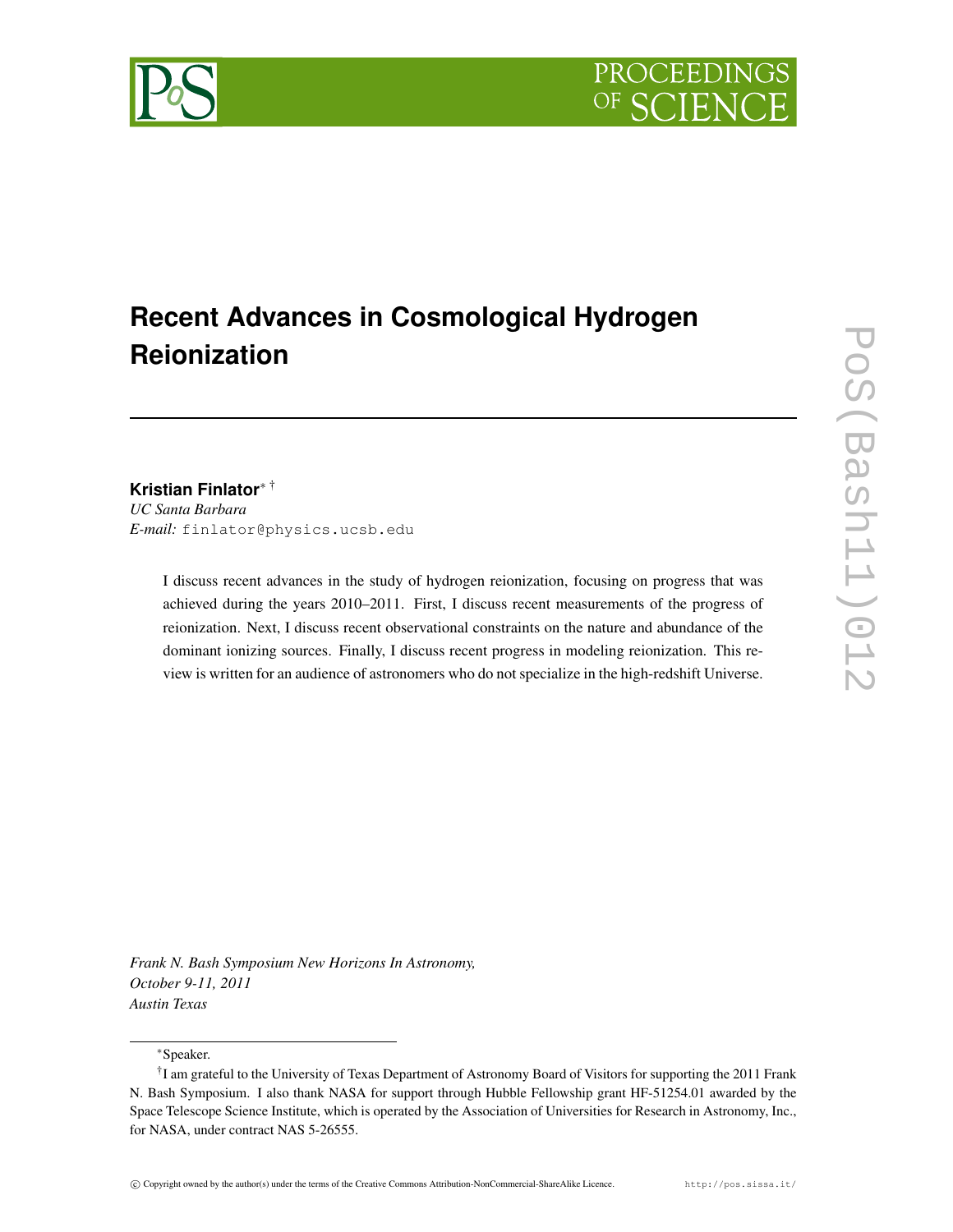# **1. Introduction**

The Reionization Epoch consists broadly of the time interval between the moment when photons and matter decoupled, at a redshift *z* of 1088 [73], and the moment when enough ionizing sources had formed to ionize the hydrogen and helium in the intergalactic medium (IGM), or  $z \sim 3$  [69]. This was the most active period in the Universe's history: Galaxies were forming stars up to ten times as rapidly as they are today even as they expelled comparable amounts of gas back into their environments. The supermassive black holes that are largely dormant today were each swallowing a dwarf galaxy's worth of gas over just a few billion years and glowing brightly enough to heat the IGM. Reionization converted the IGM into a plasma, suppressed the growth of dwarf galaxies, and altered the conditions under which subsequent generations of galaxies grew. Its pivotal position at the outset of the story of structure formation rendered it one of the central science goals in the 2010 Decadal Survey [1].

The Reionization Epoch is generally divided in two: During the hydrogen reionization epoch, hydrogen was ionized and helium was singly ionized. During the helium reionization epoch, helium was further ionized from He II to He III. Two considerations justify this division. First, most of the photons that brought about hydrogen reionization were not energetic enough to remove the second electron from a helium atom. At the same time, the cross section for hydrogen atoms to absorb photons that are energetic enough to ionize a He II atom is small. Hence the dominant photons were different. Second, hydrogen-ionizing photons were probably generated by massive stars in young galaxies while He II-ionizing photons were predominantly generated by quasars. Quasars did not grow abundant enough to participate in reionization until hydrogen reionization was largely complete [67]. Hence the sources were also different.

This review focuses on hydrogen reionization (from now on, "reionization"). I shall discuss insights that have been won during 2010–2011, with reference to earlier results whenever necessary for context. This field is routinely reviewed. For a more technical introduction on early structure formation, see the classic discussions by Barkana and Loeb [3, 45]. For overviews of the first galaxies and their role in reionization, see [14] and [11].

I divide my discussion into three parts. In Section 2, I discuss progress in measuring the history of reionization. When did reionization begin ? How long did it take? In Section 3, I discuss progress in identifying and understanding the ionizing sources that drove reionization. What were they? How many were there? Did the progress of reionization leave any observable signatures on their properties? In Section 4, I discuss progress in modeling reionization.

# **2. Measuring the Progress of Reionization**

It is currently believed that reionization was driven by ionizing photons from dwarf galaxies. If true, then its history can be divided into three stages [29]. During the first stage, galaxies create enough ionizing photons to reionize their immediate surroundings, but the ionized regions remain small compared to the typical distance between galaxies. During the second stage, ionized regions begin overlapping with each other and the typical distance traveled by ionizing photons grows rapidly. During the final stage, the Universe is largely ionized and its residual opacity is dominated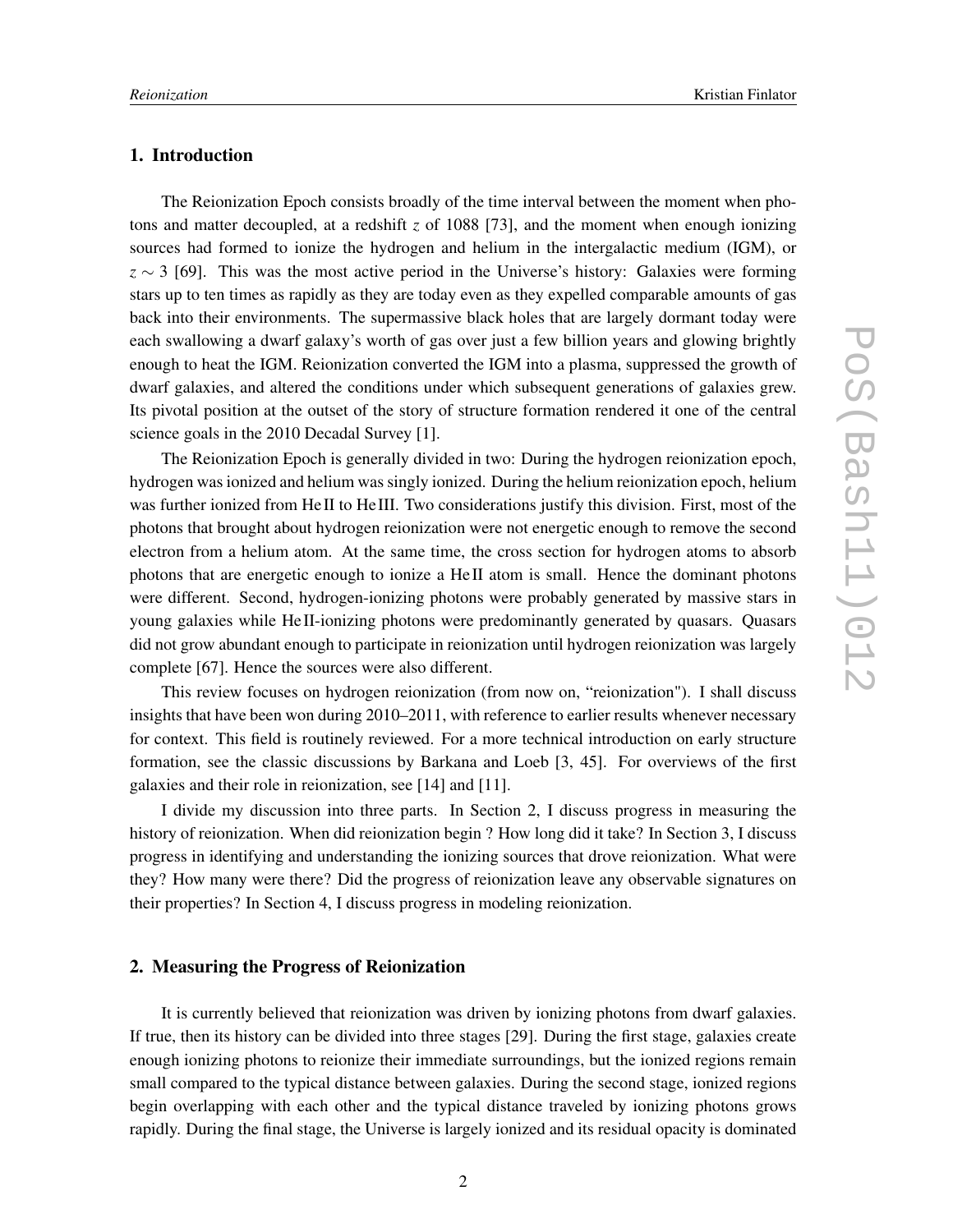by slowly-shrinking "islands" of moderately overdense gas. In this Section, I discuss efforts to reconstruct when the Universe went through these stages.

#### **2.1 Lyman-**<sup>α</sup> **absorption**

The classic indication that reionization has already completed is the absence of a "Gunn-Peterson trough" from the spectra of high-redshift quasars. Intuitively, the cross-section for neutral hydrogen atoms to absorb photons that boost their electrons from the ground state  $(n=1)$  to the first excited state (n=2) is very large. Any photon that is in resonance with this transition ( $Ly\alpha$ ) while traversing a region with neutral hydrogen will probably be absorbed. [33] showed that, if the volume-averaged neutral hydrogen fraction  $x_{\text{H I}}$  is  $\sim 1$ , then the optical depth to scattering is  $\sim$  10<sup>4</sup>. Put differently, as UV photons redshift through resonance with Ly $\alpha$ , they will on average be scattered unless fewer than 1 in  $10<sup>4</sup>$  hydrogen atoms is neutral. In the post-reionization Universe, this phenomenon creates a "forest" of absorption lines, where the amount of absorption at a restframe wavelength in the range 912-1216 Å traces the amount of neutral gas in the Universe at the moment when those photons redshifted through resonance with  $Ly\alpha$ . In a reasonably neutral Universe, the forest converts into complete absorption, and is called the Gunn-Peterson trough.

The first reported Gunn-Peterson trough was identified in the spectrum of a quasar at  $z =$ 6.28 [5], leading to speculation that reionization may have ended around this redshift. In practice, however, the detection of a Gunn-Peterson trough only indicates that  $x_{\text{HI}} > 10^{-3}$  [18], which is still highly ionized. [19] followed up on this by applying several complementary analyses to 19 quasars, tracing the evolution of  $x_{\text{H I}}$  from 5  $\rightarrow$  6. They found that  $x_{\text{H I}}$  evolves rapidly during this interval and inferred that the IGM is mostly neutral at  $z \ge 6$ . In detail, their analyses all assumed a spatially homogeneous ionizing background, which is clearly an approximation near the end of reionization. Relaxing this assumption leads to the more conservative limit  $x_{\text{H1}}(z=6.1) < 0.8$  [47].

A complementary constraint on  $x<sub>H1</sub>$  comes from modeling the "proximity zones" of highredshift quasars. A proximity zone is a region centered on a quasar that is more ionized than the ambient IGM owing to the quasar's extra ionizing photons. Its size, which can be measured and is typically a few Megaparsecs, is sensitive to (1) the quasar's ionizing luminosity; (2) the neutral hydrogen fraction before the quasar "turned on"; and (3) the amount of time that the quasar has been active. The quasar's ionizing luminosity can be constrained observationally, so if the duration of its active phase can be derived through other means then  $x<sub>H1</sub>$  can be inferred using a straightforward Strömgren Sphere calculation [67].

Recently, [52] and [7] applied this approach to a newly-discovered quasar at  $z = 7.085$  called ULAS J1120+0641. Its proximity zone is unusually small in comparison to other high-redshift quasars, and it is the smallest when its radius is scaled to the quasar's luminosity. This is consistent with the IGM being more neutral than at lower redshifts. Of course, it is also possible that the proximity zone is small because the quasar just "turned on". Fortunately, the UKIDSS will soon yield more quasars at similar redshifts, enabling independent measurements of  $x_{\rm H1}$  [36].

It is also possible to infer  $x_{\text{H I}}$  from stronger Ly $\alpha$  absorbers. If a region's neutral hydrogen column density exceeds  $10^{20.3}$ cm<sup>-2</sup> (and it will if the IGM is neutral), then Ly $\alpha$  absorption enters the damped portion of the curve of growth. In this case, the red damping wing's shape constrains  $x_{\text{H1}}$ . [75] used the absence of a damping wing in the afterglow spectrum of a gamma-ray burst to infer that  $x_{\text{H1}}(z = 6.3) < 0.17$ . By contrast, [7] find evidence for this feature in the spectrum of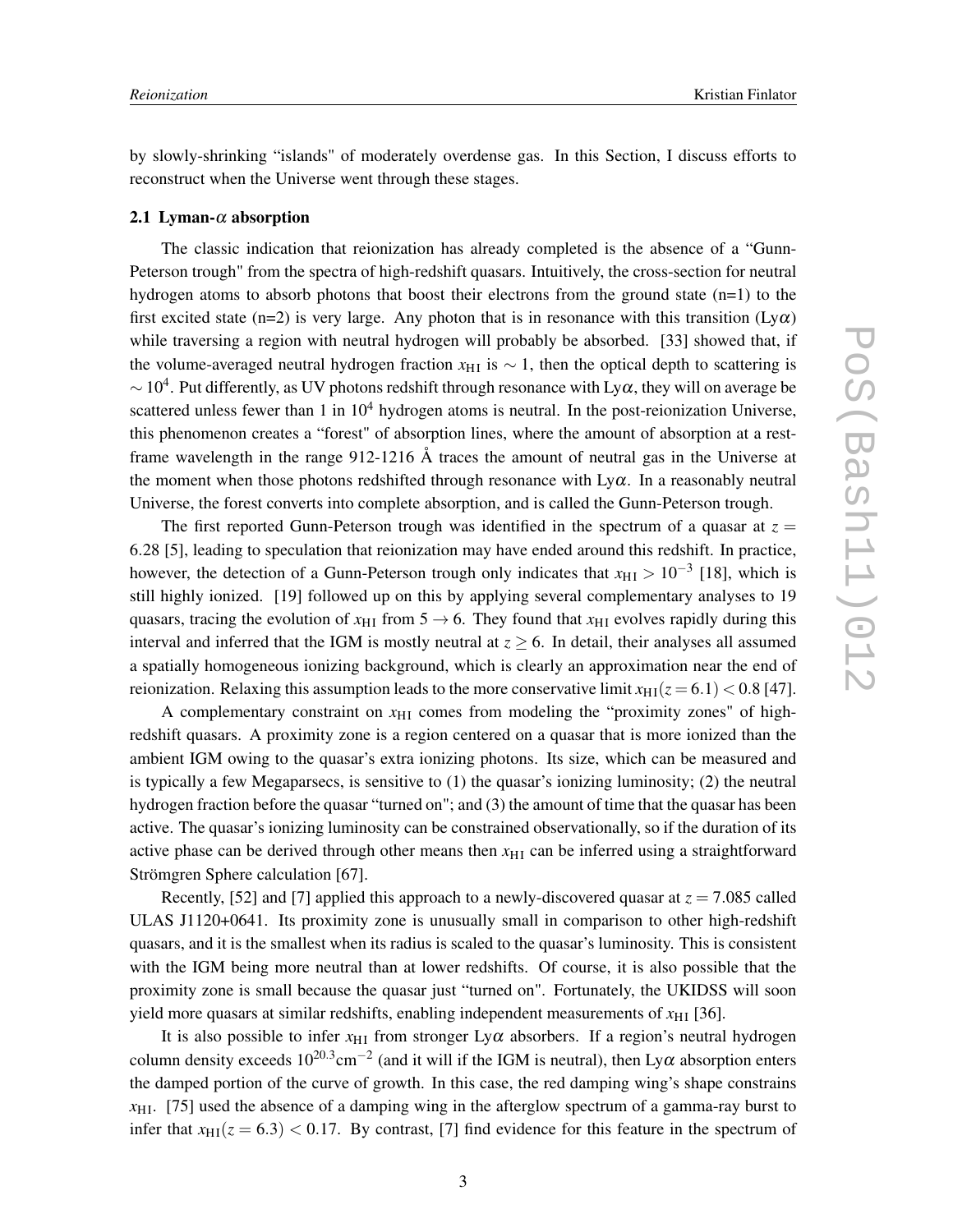ULAS J1120+0641, and they infer from it that  $x_{\text{H1}}(z = 7.085) > 0.1$ . Of course, it is also possible that the surrounding IGM is highly ionized but a neutral parcel of gas (such as a satellite galaxy) happens to sit just in front of the quasar. This possibility again indicates the need for a larger sample of reionization-epoch quasars.

#### **2.2 Redshifted hyperfine emission from neutral hydrogen**

A hydrogen atom has slightly lower energy when the spins of its proton and electron are antiparallel than when they are parallel, and it can transition between these energy states by emitting or absorbing a photon of wavelength 21.1 cm. Early in the reionization epoch, when the IGM had been warmed by quasars and stars but not yet ionized, the entire Universe was glowing brightly in this transition. Many of those photons were never re-absorbed, leading to a background that should be visible today at a frequency of 1420.4 Mhz/ $(1 + z) \approx 140$  Mhz. In fact, it should be possible to image the sky at a range of frequencies around 140 Mhz and document the progress of reionization [76] either by directly imaging brighter neutral and fainter ionized regions or through statistical approaches. In practice, the observation is challenging because the expected flux is five orders of magnitude weaker than foreground sources. Nonetheless, many low frequency radio experiments are under development that will use novel calibration techniques to isolate this signal and map out the history of reionization [51].

Recently, [10] used the simpler approach of measuring the all-sky spectrum of redshifted 21cm emission. They inferred that, if reionization occured between  $z = 13$  and  $z = 6$ , then its duration was longer than ∆*z* > 0.06 with 95% confidence. Models generally predict that its duration was significantly longer than this, so it is not yet a strong constraint. Nonetheless, it is the first result from what promises to be a rich field over the coming decades.

#### **2.3 The Cosmic Microwave Background**

Another approach to constraining the timing of reionization involves measuring the impact that Thomson scattering by free electrons had on the anisotropies in the cosmic microwave background (CMB). This is quantified by  $\tau_{es}$ , which can be thought of as the probability that a given CMB photon scattered at some redshift below roughly 30. Measurements by the WMAP satellite indicate that  $\tau_{\rm es} = 0.088 \pm 0.015$  [44]. Of this, 0.050 originates from the portion of the photon's path between  $z = 7$  and  $z = 0$ . The remaining 0.035 is an integral constraint on the history of reionization. It could indicate that reionization occurred over a short interval (but longer than ∆*z* = 0.06!) around  $z = 10.6$ , but it is equally consistent with some scenarios in which reionization began at  $z = 14$  and completed around  $z = 6$  (see Figure 4 of [85]).

Additional constraints come from much smaller-scale fluctuations in the CMB. The idea is that CMB photons can gain energy by inverse-Compton scattering off of energetic electrons. If the scattering electrons reside within a galaxy cluster, then they create "hot spots" in CMB maps; this is called the thermal Sunyaev-Zel'dovich (tSZ) effect. If the scattering electrons exhibit bulk motions, then it is called the kinetic Sunyaev-Zel'dovich (kSZ) effect. Some kSZ scattering occurs after reionization, but an additional contribution is expected from ionized patches at  $z > 6$ . The kSZ signature constrains the duration of reionization because the distribution of ionized and neutral patches that a line of sight passes through depends on how long reionization lasted. Since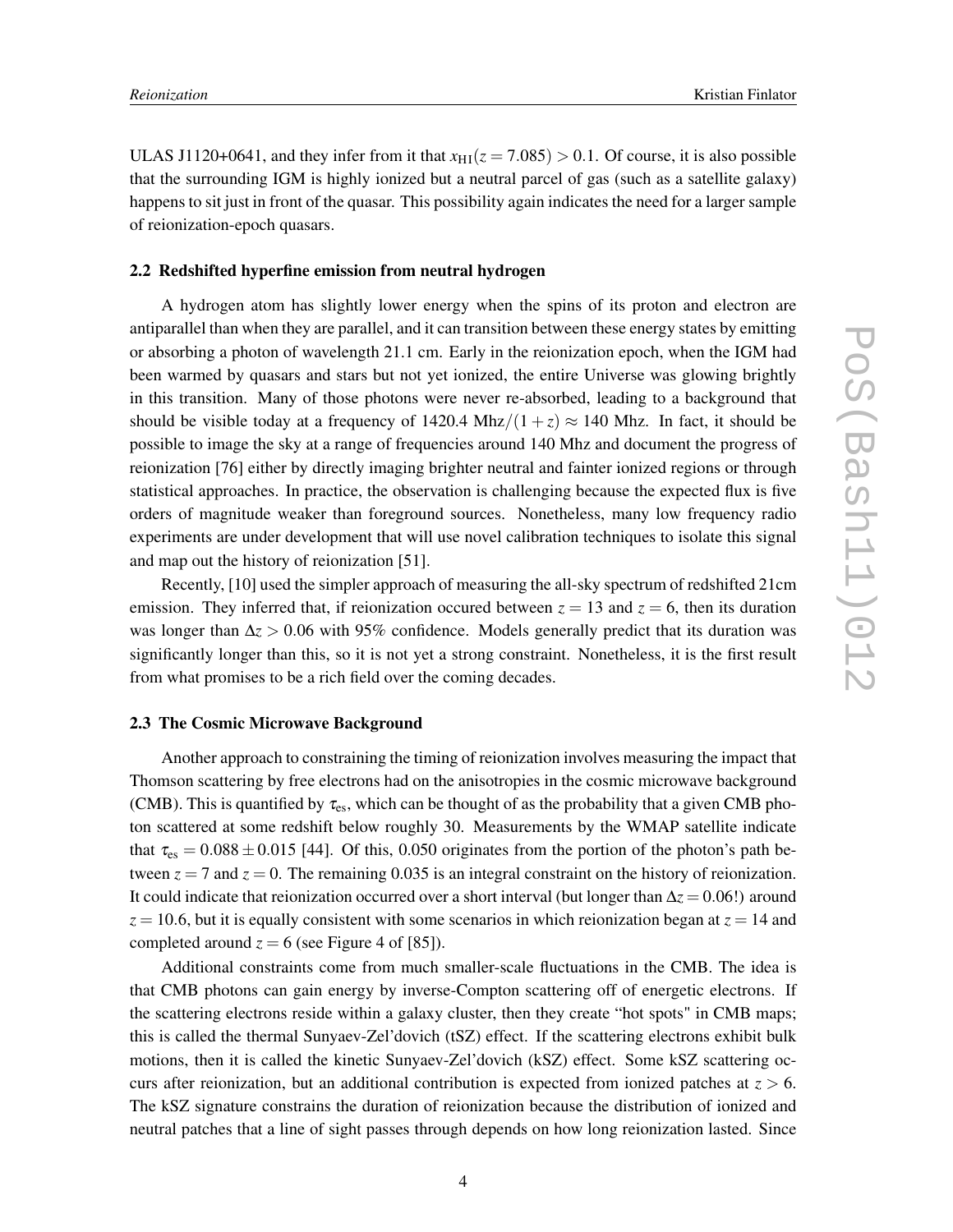2007, the South Pole Telescope (SPT) and the Atacama Cosmology Telescope (ACT) have been measuring small-scale fluctuations in the CMB that are sensitive to this effect. [85] recently combined measurements from the SPT and WMAP, finding with 95% confidence that reionization had a duration of less than ∆*z* = 7.9 and ended before *z* = 5.8. Their inferences will improve with more data and a better understanding of dusty star-forming galaxies at lower redshifts.

# **2.4 Signatures of Reionization on Galaxies**

Star-forming galaxies irradiate their interstellar media (ISMs) with ionizing photons from massive stars. Two thirds of the resulting hydrogen recombinations produce  $Ly\alpha$  photons. Now,  $Ly\alpha$  is the lowest-energy transition to the ground state of hydrogen. This means that a  $Ly\alpha$  photon in a neutral region will be repeatedly absorbed and re-emitted, performing a random walk until it either escapes or is destroyed. The photon is "destroyed" if an absorbing atom decays through two-photon emission. It can also be destroyed through dust absorption or OIII Bowen fluorescence. If the IGM is fully ionized, then any photons that escape their galaxy's ISM will no longer scatter. This is the case at  $z < 6$ , where many galaxies show strong Ly $\alpha$  emission lines [54]. If a galaxy emits Ly $\alpha$  photons into an IGM that is not fully ionized, however, then its Ly $\alpha$  photons will be scattered into a low surface-brightness halo. This has several measureable consequences.

**The luminosity function of**  $Ly\alpha$  **emitters should evolve.** Galaxies that are selected to have bright Ly $\alpha$  emission lines are called Ly $\alpha$  emitters (LAEs). Models indicate that, at epochs during which the IGM is more than 50% ionized, the observed abundance of LAEs should drop precipitously owing to IGM scattering [26, 49]. Recently, three studies reported that the luminosity function (LF) of LAEs decreases from  $z = 5.7$  to  $z = 6.5$  [37, 57, 41]. This evolution could owe to a partially-neutral IGM at  $z = 6.5$ , but it could also owe to an overall decline in the abundance of galaxies. [41] therefore verified that the distribution of UV-continuum fluxes from their LAEs at  $z = 5.7$  and  $z = 6.5$  are similar. This conflicts with the view that the  $z = 6.5$  sample is fainter in Ly $\alpha$  owing to lower star formation rates and suggests a partially-neutral IGM. If so, [41] inferred that  $x_{\text{H I}}$  increases from 0 to 0.3–0.4 from  $z = 5.7 \rightarrow 6.5$ . However, the amount by which the LAE LF evolves differs between the different studies, leading to uncertainty in the strength of the constraint on reionization. Larger samples will eventually settle this question.

**The Ly** $\alpha$  **escape fraction should evolve.** A complementary way to identify IGM attenuation on  $Ly\alpha$  emission lines is to identify galaxies at a range of redshifts using a selection technique that does not involve  $L_y\alpha$ , then explore the evolution in their  $L_y\alpha$  properties. Samples that push into the reionization epoch should have suppressed  $Ly\alpha$  emission for the same reasons as before. Galaxies that are identified via the Lyman-dropout technique can be used in this way [68].

Over the past two years, evidence has accumulated that the equivalent width of  $Ly\alpha$  emission from such samples grows with increasing redshift to  $z = 6$  and then drops to higher redshifts [57, 56, 60, 66, 74]. This evolution is often referred to as an evolving "escape fraction" of  $Ly\alpha$ , but its physical interpretation remains controversial. [56] present evidence that the  $Ly\alpha$  escape fraction drops for faint objects but not for bright ones and interpret this as a constraint on the topology of reionization, or the order in which regions of different densities reionized. This conflicts with the expectation that reionization will suppress the abundance of bright  $Ly\alpha$  sources by the same factor as faint ones [26, 49]. Therefore, differential evolution in the  $Ly\alpha$  escape fraction could also be a signature of differential evolution in galaxies' ISMs. If, for example, the gas fraction evolves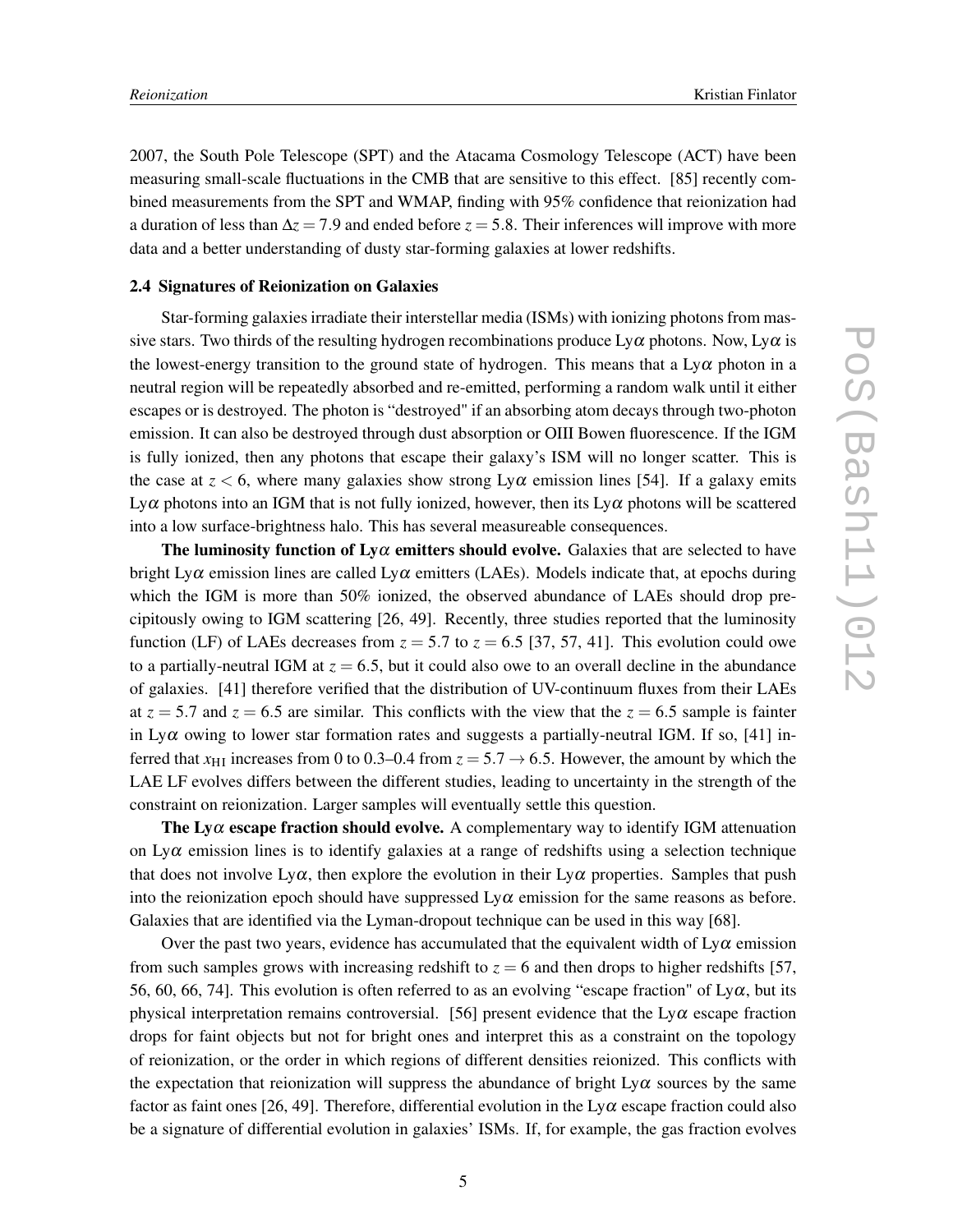rapidly for low-mass galaxies, then they could simply destroy their  $Ly\alpha$  photons more effectively at higher redshift. Settling this question will require improved constraints on bright and faint galaxies.

**The clustering of LAEs should increase.** Galaxies are not distributed uniformly in space, and the degree to which they cluster constrains the dominant growth processes. Conceptually, observers quantify clustering through the enhanced probability that a galaxy has a neighbor at a given distance over what would be expected if galaxies were distributed uniformly. If galaxies produced the photons that drove cosmological reionization, then their clustering influences the history of reionization. In particular, by the time that  $x_{\text{H I}}$  has dropped to ~ 50%, the average ionized gas parcel sits within an ionized region that is of order 10 comoving Megaparsecs in radius and whose ionization is maintained by many hundreds of galaxies working together. A  $Ly\alpha$  photon emitted within such a region redshifts out of resonance with Ly $\alpha$  after traveling  $\sim 1$  Mpc [12]. By the time it reaches the neutral IGM, it will no longer be able to scatter. The implication is that LAEs ought to exhibit increased clustering as observations push into the reionization epoch because  $Ly\alpha$  photons from galaxies in crowded neighborhoods will travel farther before reaching the neutral IGM. [57] searched for this signal and found that LAEs' clustering properties at  $z = 6.6$ were indistinguishable from samples at lower redshifts, suggesting that the IGM was already more than 50% ionized by  $z = 6.6$ .

**The mean shape of the Ly** $\alpha$  **line profile should evolve.** As  $x_{\text{HI}}$  increases, the tendency for the IGM to scatter the Ly $\alpha$  line should evolve more strongly on the blue side of the line than on the red side. Consequently, the typical profile of the Ly $\alpha$  line could evolve in redshift. [57] compared the stacked line profiles of LAEs at  $z = 5.7$  and  $z = 6.6$ , finding at most 1 $\sigma$  evidence for evolving line profiles. This is inconsistent with some models in which  $x_{\text{H I}}$  increases from 0 to  $> 0.5$  during this redshift interval.

In summary, some of the expected signatures of reionization on the  $L_y\alpha$  properties of galaxies have been detected while others have not. Unfortunately, the interpretation of these observations remains unclear. A major source of uncertainty involves the role that bulk gas motions could play in modulating  $Ly\alpha$  line profiles. For example, gas outflows can endow  $Ly\alpha$  photons with a net redshift, making it easier for them to avoid scattering off of the IGM once they emerge from the galaxy. [15] showed that this effect can allow more than half of all  $Ly\alpha$  photons to avoid scattering even if  $x_{\text{HI}} = 0.6$ . More generally, a consensus as to the physical interpretation for  $Ly\alpha$  line profiles does not yet exist owing to degeneracies between the processes that could affect them. For this reason, observations of  $Ly\alpha$  emission cannot by themselves constrain the history of reionization even though they yield a variety of useful and complementary clues.

## **3. Measuring the Sources of Reionization**

Reionization clearly happened. Hence while some investigators reconstruct its timing, others ask which ionizing sources could have been responsible. The sources that can be constrained observationally are quasars and galaxies; I shall touch on more speculative sources in Section 4.

Quasars did not dominate reionization. In particular, by measuring their abundance, estimating their total ionizing luminosity, and comparing it to the IGM recombination rate, many studies have shown that quasars could not have contributed more than half of all ionizing photons at  $z >$ 4 [67, 28] and only 1–5% at  $z = 6$  [79]. This leaves galaxies, which in turn raises two questions: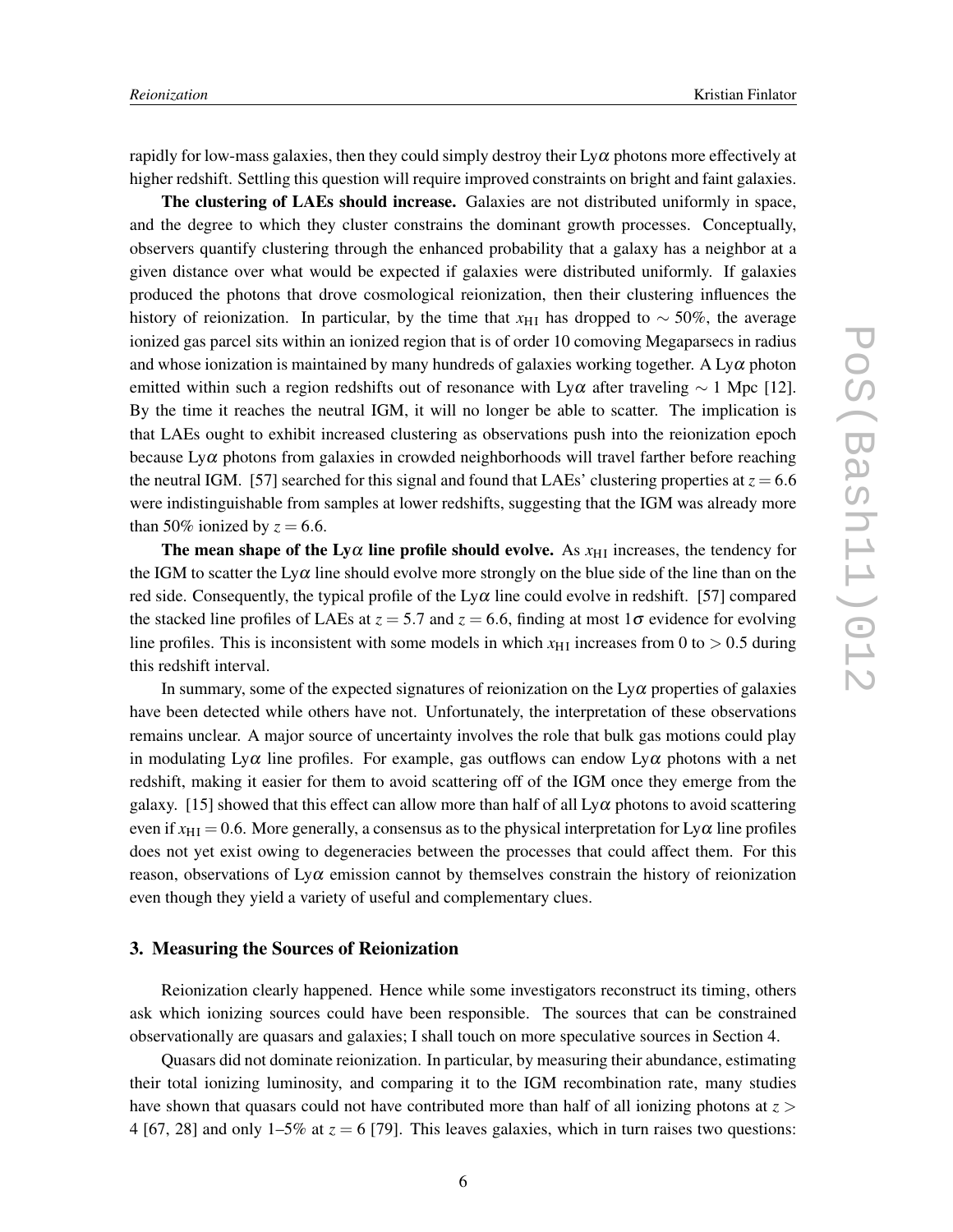(1) How many galaxies were there as a function of luminosity and redshift? and (2) How many ionizing photons did they emit into the IGM?

**Counting Galaxies** By counting galaxies and making simple assumptions regarding their ionizing luminositites, it is possible to show that the observed galaxies could not have kept the Universe ionized at  $z = 6$ . What about fainter galaxies? The extrapolated abundance of faint galaxies is quantified by the slope of the power law that fits the LF's faint end. Galaxies may drive reionization as long as this slope,  $\alpha$ , is steeper (more negative) than -1.6 [82, 62]. A number of groups have recently used extraordinarily deep images taken by the Wide Field Camera 3 (WFC3) on board the Hubble Space Telescope (HST) to constrain the abundance of Lyman dropout galaxies out to  $z = 10$  [21, 8, 17, 31, 32, 48, 55]. A consensus is emerging that  $\alpha$  is between -1.8 and -2 for  $z \ge 6$ . In a complementary study, [35] measured the faint-end slope of the LAE LF at  $z = 5.7$ , finding  $\alpha = -1.7$ . Both results are consistent with the view that faint galaxies drove reionization.

A complementary way to constrain the activity in galaxies involves counting gamma-ray bursts (GRBs). "Long" gamma-ray bursts are associated with core-collapse supernovae, hence their abundance tracks the total star formation rate density. This inference is subject to its own systematic uncertainties, but unlike galaxy-counting studies it does not require a correction for the contribution from faint galaxies. Recent work indicates that the GRB abundance implies enough star formation in galaxies to complete reionization by  $z \approx 8$  [42, 80, 63].

**Inferring Their Ionizing Luminosities** How many ionizing photons did each galaxy emit into the IGM? This depends on the metallicity and age of its stars as well as the amount of dust in its ISM. Each of these properties also impacts the ultraviolet (UV) continuum ( $\lambda \approx 912\text{-}3000 \text{ Å}$ ) of a galaxy's spectrum. Broadly, galaxies with young stars, low metallicities, and low amounts of dust have bluer UV continua and higher ionizing luminosities. Hence constraining the UV continua of reionization-epoch galaxies is a way to learn about their ionizing luminosities.

Recent studies have used WFC3 observations to show that fainter reionization-epoch galaxies are bluer [9, 22]. They interpret this trend as evidence that fainter galaxies have less dusty ISMs. If so, then dust was nearly absent from the faint galaxies that probably dominated reionization. The UV continuum luminosity is then a more direct tracer of the ionizing luminosity than at lower redshifts, where the UV continuum is invariably modulated by dust extinction. Moreover, a larger fraction of ionizing photons probably escape into the IGM. Both of these studies also find that the UV continuum slopes lie within the range expected for moderately metal-enriched stellar populations. In other words, observations do not yet provide evidence for the long-sought zero-metallicity stars, which are expected to show very blue UV continua [64].

What fraction of ionizing photons escape into the IGM and participate in reionization? Clearly, this question is impossible to answer directly because ionizing photons emitted by reionizationepoch galaxies were absorbed by the IGM. However, it is possible to constrain the ionizing escape fraction,  $f_{\text{esc}}$ , at lower redshifts. [71] and [53] recently used direct detections of ioinizing photons from galaxies at  $z \sim 3$  to show that the ratio of escaping ionizing continuum flux  $F_{\text{Lyc}}$  to 1500 Å flux *F*<sup>1500</sup> increases both with increasing redshift and decreasing luminosity. This suggests that *f*esc increases to high redshift and faint luminosity. Remarkably, their measurements also favor higher ratios of  $F_{\text{LyC}}/F_{1500}$  than is expected of standard stellar population sythesis models. Both findings enhance the role of faint galaxies in driving reionization.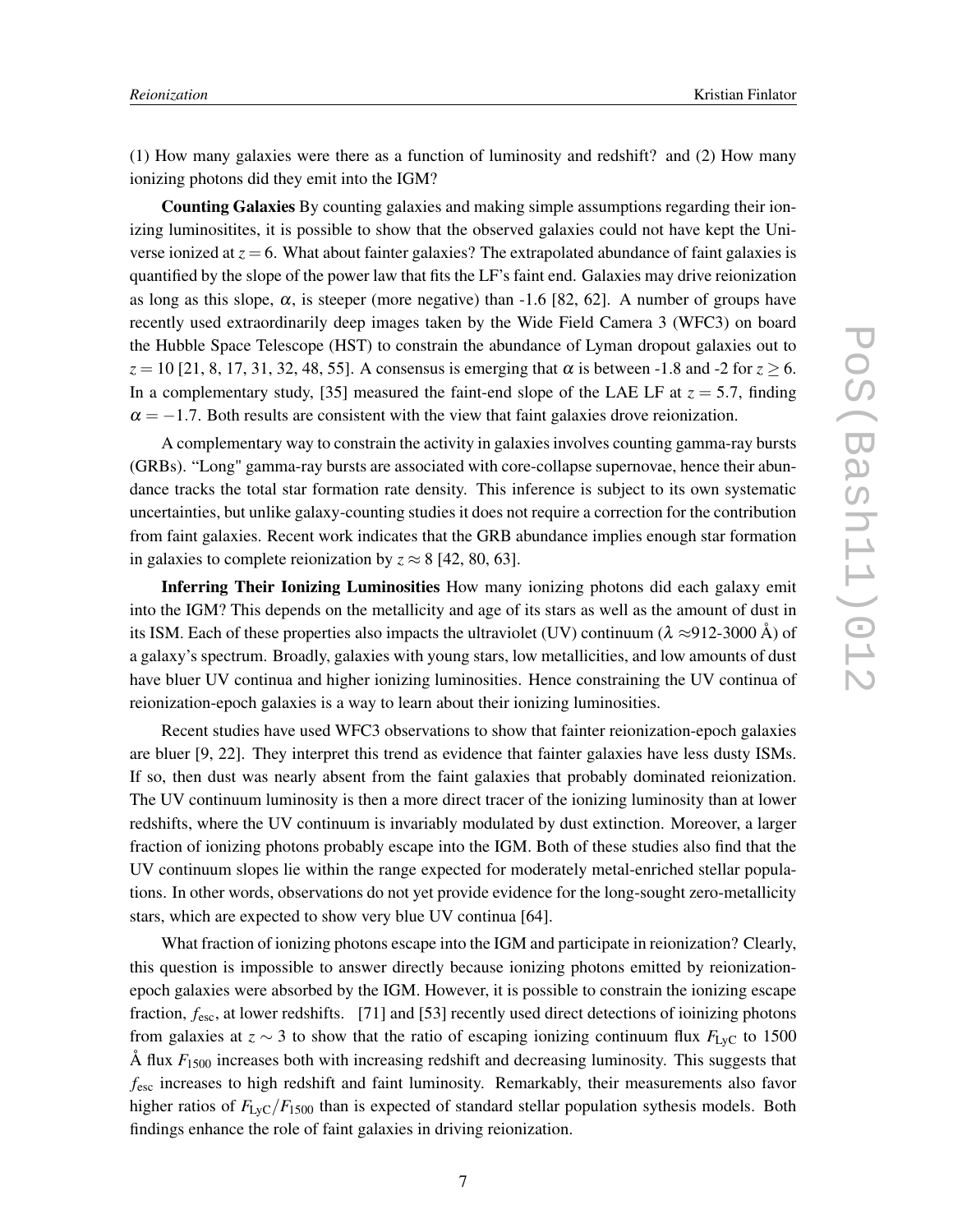### **4. Modeling Reionization**

#### **4.1 Sources of Reionization**

Although it is widely believed that galaxies and quasars dominated reionization, they need not have acted alone. The theoretical search for plausible additional ionizing sources reads somewhat like a murder mystery in which the crime occurs in a crowded room. [40] recently argued that supernova remnants could have emitted up to 10% as many ionizing photons into the IGM as massive stars. The idea is that shocks produce a harder ionizing continuum than hot stars. Their more energetic photons experience a longer mean free path, hence their contribution to the photons that escape into the IGM could be significant.

Shocks from structure formation have also been forwarded [50, 16]. Here, the idea is that gas that accretes into relatively massive halos (> 3 × 10<sup>10</sup>M<sub>☉</sub> for [16] and  $10^{11} - 10^{12}$ M<sub>☉</sub> for [50]) shocks as it accretes and virializes, converting gravitational potential energy into ionizing photons. [81] recently showed that, even if all baryons that fall into massive halos convert their gravitational potential energy into photons at the hydrogen ionization edge, they only produce 1 ionizing photon per three hydrogen atoms by  $z = 6$ . This is far less than the likely contribution from galaxies. Nonetheless, these inquiries suggest that shocks may have impacted the IGM's thermal history, the topology of hydrogen reionization, and played a role in He II reionization.

Star formation in the progenitors of globular clusters (GCs) has also been proposed [61]. This is especially plausible if the total mass that formed in the progenitors of present-day GCs was  $\sim$ 10× as large as their current stellar masses and if *f*esc ∼ 1. This idea has recently gained momentum from new observations of the metal abundances of GCs and the identification of candidate secondgeneration stars in the Milky Way's stellar halo. By using these observations to constrain the stellar initial mass function of GCs as well as the mass function of GCs themselves, [65] have shown that the contribution of GCs to reionization could have been quite large. If true, then the progenitors of massive GCs could have had masses of  $10^6 M_{\odot}$  and will be visible to JWST.

More exotic sources of ionizing photons such as decaying dark matter particles and evaporating primordial black have not received much attention in recent years. We refer the reader to Section 3.4.4 of Furlanetto et al. [27] and Section 1 of Choudhury & Ferrara [13] for an introduction to these alternatives.

#### **4.2 The Ionizing Escape Fraction from Galaxies**

The fraction of ionizing photons that escaped into the IGM, *f*esc, is a crucial parameter that is regularly studied theoretically. [20] review both observational and theoretical inquiries into  $f_{\text{esc}}$ ; interested readers may refer to their introduction for an overview. Broadly, analytical and numerical models predict values that span the full range from 0–1. In order to understand this apparent lack of consensus, [20] use a simple model of stars embedded in a disk to explore how the properties of a galaxy's ISM and its stellar population modulate *f*esc. They show that galaxies that deposit a large fraction of their ISM into a small number of high-density clumps possess a large *f*esc. They also show that more intensely star-forming galaxies possess higher *f*esc partly because fewer baryons remain in the ISM and partly because the number of optically-thin sightlines through the ISM increases. They then attribute the wide range spanned by theoretical studies primarily to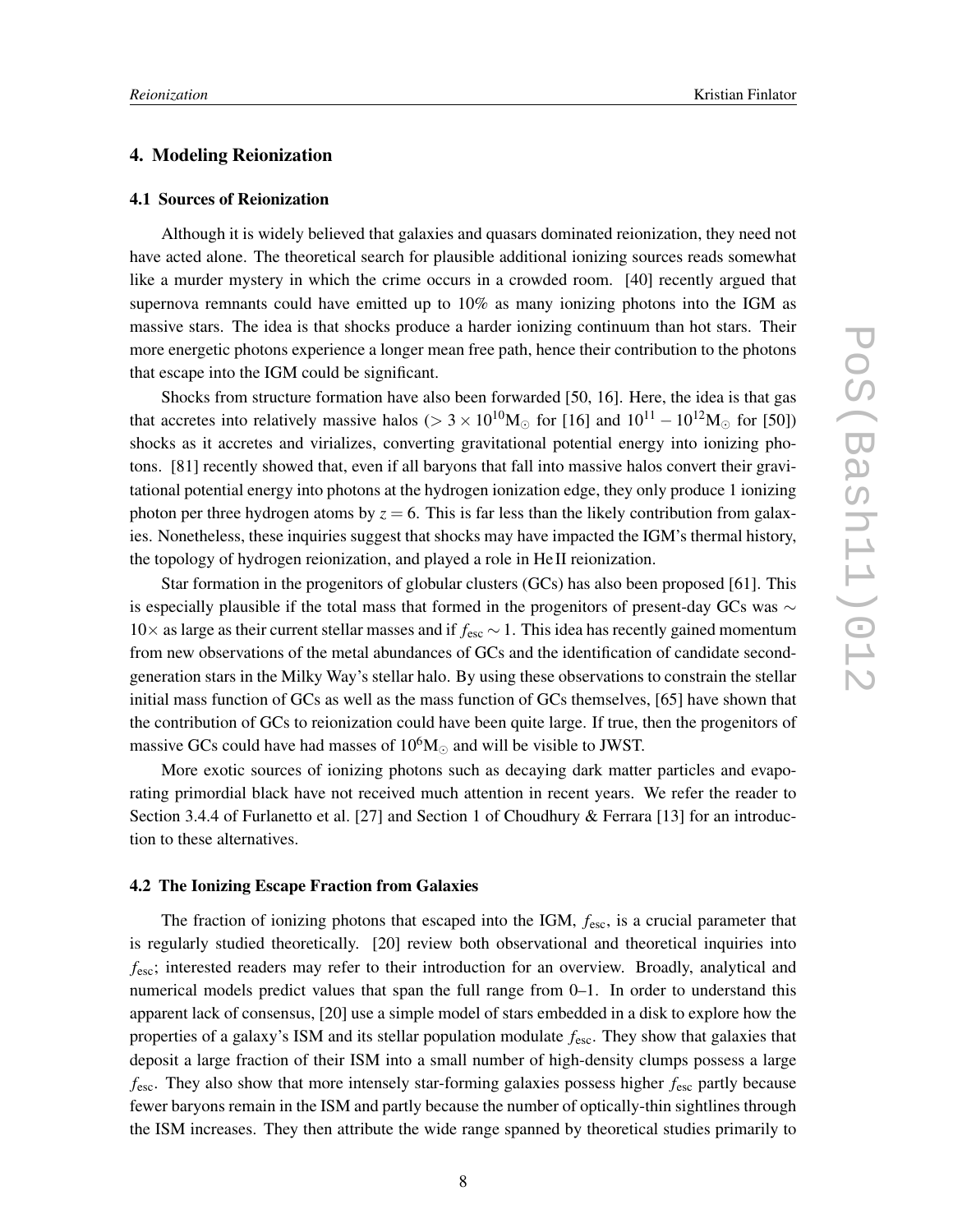differences in the assumed gas masses and ISM topologies. The implication is that the predicted *f*esc will remain uncertain until the ISMs of high-redshift galaxies are understood.

# **4.3 The IGM Recombination Rate**

In Section 3, I discussed efforts to measure the rate at which new ionizing photons were emitted into the IGM. Closing the loop requires us to know how many photons were required to achieve reionization, which in turn depends on the IGM's mean recombination rate. At early times ( $z \ge 20$ ), the Universe was relatively homogeneous and the recombination rate per volume in an ionized region was well-approximated by  $\alpha \langle n_H \rangle^2$ , where  $\alpha$  is the hydrogen recombination coefficient at a characteristic temperature such as  $10^4$ K and  $\langle n_H \rangle$  is the mean hydrogen number density. By  $z = 6$ , however, the IGM was inhomogeneous. Correcting for this involves multiplying the above rate by the clumping factor *C*, which depends on the probability distribution function of baryon densities, the topology of reionization—that is, which regions are ionized and which ones remain neutral—and the temperature of the ionized gas. [58] used realistic density fields culled from three-dimensional numerical simulations to predict that *C* lies within the range 3–8 by  $z = 6$ . More recently, [70] used a different numerical model to predict that  $C = 2-4$  by  $z = 6$ . Neither of these works included a self-consistent treatment of cosmological reionization, hence they were forced to make assumptions regarding the densities and temperatures of ionized regions. Their simulations also subtended different cosmological volumes at different spatial resolutions, hence it is possible that the slightly lower value of [70] owes to differences in resolution and the assumed topology of reionization. Broadly, however, both works prefer values *C* that lie within the range of 3–10. This range is low enough to allow dwarf galaxies to drive reionization.

# **4.4 One-Dimensional Models**

As we have seen, the history of reionization remains subject to many uncertainties such as the ionizing emissivity of stars and quasars, *f*esc, *C*, and the way in which these quantities evolve. A popular approach to understanding how these factors interact involves distilling reionization to a single equation that follows the growth of the ionized volume fraction with time. In this "photon-counting" exercise (for example, Equation 64 of [34]), the time rate of change of the neutral volume fraction is given by –(the ionizing emissivity per hydrogen atom from all sources) +(the recombination rate per hydrogen atom). The first term includes *f*esc and the second includes *C*. [34] have shown that this formalism brings observations of the abundances of galaxies, quasars, IGM absorbers, and the optical depth to Thomson scattering (Section 2.3) into agreement with one another. Importantly, they assume a relatively low value  $C = 3$  at  $z = 6$ , and they assume that the luminosity-weighted mean  $f_{\text{esc}}$  increases at earlier times such that it exceeds 50% for  $z > 9.3$ . These insights serve both as valuable inputs to complementary theoretical efforts and as predictions for future observational campaigns that will constrain *f*esc.

# **4.5 Three-dimensional Models**

Theorists have been attempting to model reionization in three dimensions for over a decade. A central goal is to model cosmic structure formation starting from  $z \ge 100$  with as few physical assumptions as possible while reproducing as many observables as possible. I will divide the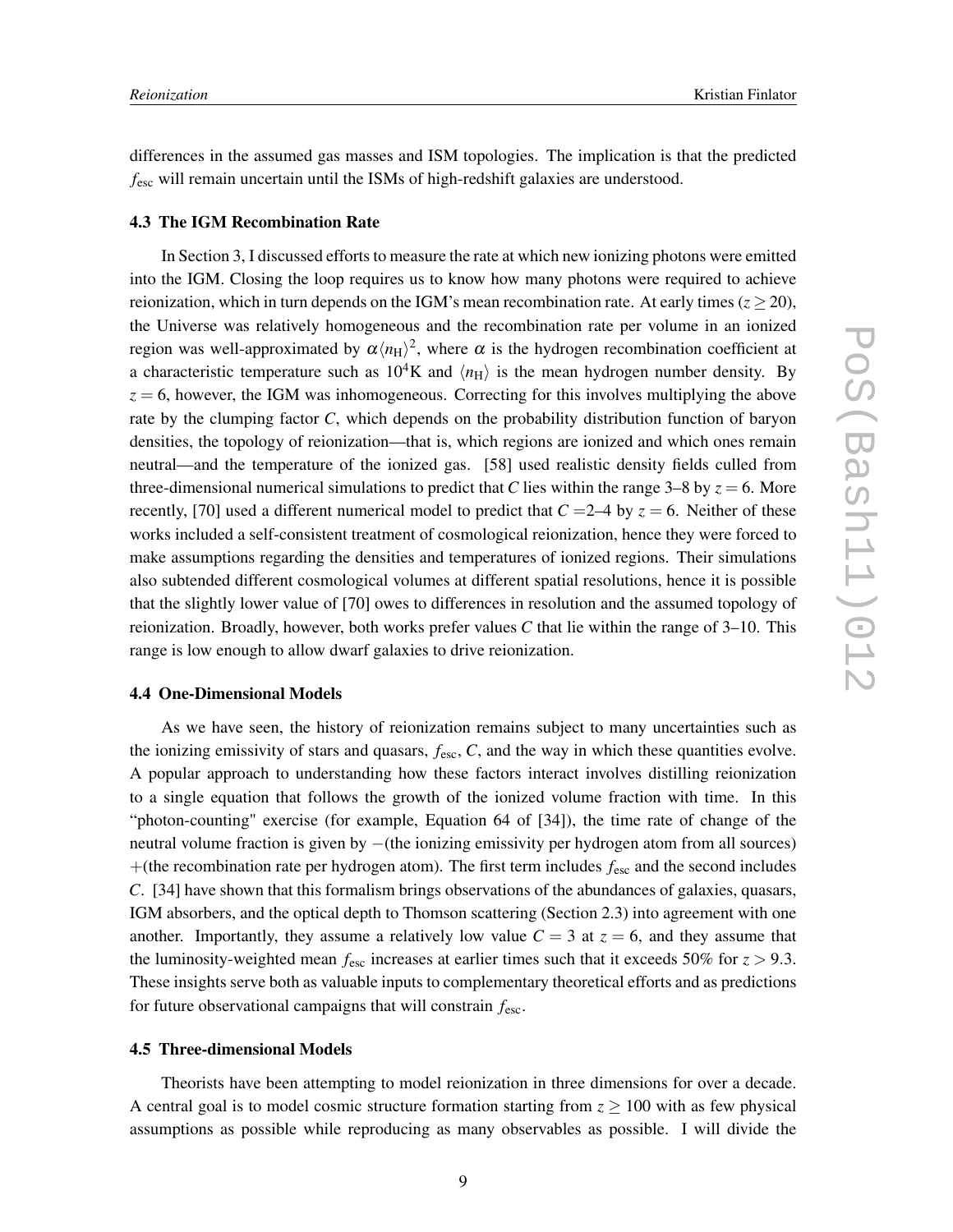factors that models must consider into "agents", "processes", and "parameters". Agents include density fluctuations, Lyman limit systems, galaxies, and quasars. Processes include gas flows, the absorption of ionizing photons by an inhomogeneous IGM, recombinations, spectral hardening, and Jeans smoothing (Section 4.5.1). Emerging parameterizations that quantify these processes include the star formation efficiency as a function of dark matter halo mass; *f*esc; the latent heat per IGM photoionization; and the IGM temperature, metallicity, ionization state, and recombination rate. To date, the chief observables have consisted of  $\tau_{es}$  (Section 2.3) and  $x_{\text{HI}}(z)$ . In the near future, reionization models will begin confronting complementary observations of galaxies, the IGM metallicity, and the post-reionization Universe more generally.

The challenge of modeling these processes self-consistently is often summarized as follows: Properly sampling long-wavelength density fluctuations requires computational volumes to subtend at least 100*h*<sup>-1</sup> Mpc [4]. Meanwhile, the lowest-mass dark matter halos that can form stars have a total mass of  $\sim 10^8$ M⊙; these must be resolved with > 100 resolution elements. This implies a spatial dynamic range of  $3 \times 10^5$ . State-of-the-art hydrodynamic simulations currently achieve one tenth of this range. Folding in a treatment for radiation transport increases the computational expense by an additional 1–2 orders of magnitude. This dynamic range can be achieved within individual regions in "zoom-in" simulations, but not throughout a representative cosmological volume. In the face of these demands, progress is made by omitting or treating approximately some subset of the relevant physical processes or scales. Here I shall review recent efforts to this end. For a more comprehensive overview of cosmological radiation transport, see the code comparison papers [38, 39] or the review article by Trac & Gnedin [78].

### **4.5.1 Dark Matter + Radiation Transport**

Many studies use N-body (gravity-only) simulations to derive the cosmic density field, assume that gas follows matter, populate dark matter halos with ionizing sources following simple prescriptions, and then compute the inhomogeneous reionization history (see [78] for a summary of these works). The most recent of these calculations benefit from excellent spatial dynamic range, and they have simultaneously reproduced observations of  $\tau_{es}$  and  $x_{\text{H1}}$ . The tradeoff is that they do not treat hydrodynamics and must therefore make assumptions regarding the scaling between ionizing luminosity and halo mass, the impact of photoionization heating on the IGM clumping factor, and the response of low-mass systems to photoionization heating. The latter processes are called "Jeans smoothing" and "Jeans suppression" and are simple to understand: When mildly overdense regions are photoheated, they expand until their self-gravity balances the local gas pressure (Jeans smoothing). Dark matter halos with total masses below  $5 \times 10^8$ M<sub>☉</sub> cannot accrete gas in such regions [24], hence their star formation is quenched within a few dynamical times (Jeans suppression).

Another approach is to derive the cosmological density field from precomputed hydrodynamic simulations, which can account (though not self-consistently) for Jeans smoothing by assuming a precomputed ionizing background. Such studies have also confirmed that galaxies could have driven reionization despite the Jeans suppression of low-mass sources. Interestingly, they fail to reproduce the post-reionization  $x_{\text{H I}}$  and ionization rate. This could owe to resolution limitations [23] or to observational systematics [2].

In a pathbreaking work, [77] combined a high-resolution N-body calculation of the density field with a medium-resolution hydrodynamical calculation that directly models Jeans smoothing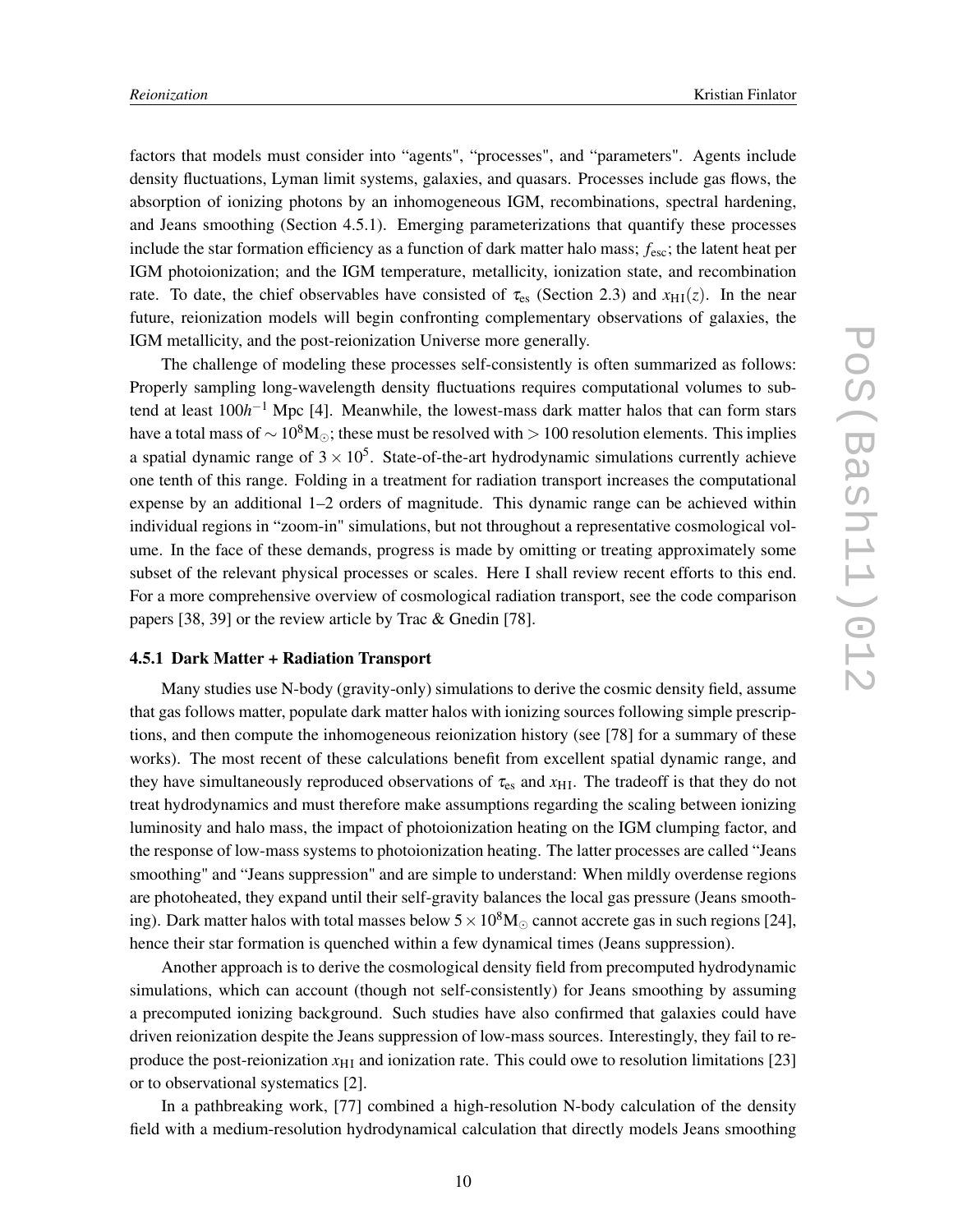while omitting Jeans suppression. They found that, following reionization, the IGM temperature and density are inversely related. This is because overdense regions are reionized and photoheated first, and have therefore had the most time to cool by  $z = 6$ . Observational tests of predictions such as these will provide complementary constraints on the history of reionization.

# **4.5.2 Semi-analytical Models**

Semi-analytical models (SAMs) [for example, 72] treat the formation of dark matter halos with relatively few approximations, then model how galaxies grow within those halos by using analytic prescriptions for baryonic processes such as gas infall, outflows, and star formation. By sidestepping the expense of discretizing the gas into parcels and integrating the gas equations, they sacrifice some realism in exchange for expanded flexibility. The governing physical parameters can, however, be tuned using observations and numerical simulations, improving their realism.

Benson et al. [6, and references therein] adapted a SAM to compute reionization self-consistently by modeling how ionizations and recombinations drive  $x_{\text{H1}}(z)$ . Their approach accounts for Jeans suppression and includes a model for the clumping factor. It treats radiative processes such as selfshielding and shadowing only approximately and does not predict the topology of reionization. However, its ionizing emissivity can be tuned through observations of galaxy and quasar abundances in the post-reionization Universe, a major advantage. By varying parameters such as *f*esc and the strength of star formation feedback, they showed that galaxies could give rise to a range of reionization histories including some that are consistent with observations.

State-of-the-art SAMs use a statistical approach to confront many complementary observations simultaneously, yielding joint constraints on processes that regulate galaxy evolution [for example, 46]. Augmenting these models with treatments for inhomogeneous reionization will render them a powerful complement to numerical simulations.

# **4.5.3 Semi-numerical Models**

If reionization was driven by galaxies, then the ionizing photons experienced a short mean free path and, on large enough scales, reionization was a local process. Semi-numerical models build upon this idea: if the number of ionizing photons produced within a region exceeds the number of hydrogen atoms (corrected for recombinations), then the region is probably ionized. These ideas were introduced within the context of an analytical model for reionization [25], and have since been adapted successfully for three-dimensional volumes [for example, 83]. They reproduce the spatial distribution of neutral and ionized regions predicted by the more exact numerical methods on scales larger than  $\sim 1 h^{-1}$  Mpc [84]. Given that they are inexpensive computationally, they can be combined with a statistical formalism to invert observations of the IGM ionization state and constrain the history of reionization [for example, 85]. They cannot treat processes that occur on spatial scales below which the assumption of local ionization does not apply such as spectral filtering, shadowing, and self-shielding within overdense regions.

# **4.5.4 Cosmological Radiation-Hydrodynamic Simulations**

Simulations that treat dark matter, gas, and the radiation field self-consistently are the most realistic and computationally-intensive approach to modeling reionization. Their principal advantage is that they accurately model small-scale processes such as Jeans smoothing and Jeans suppression.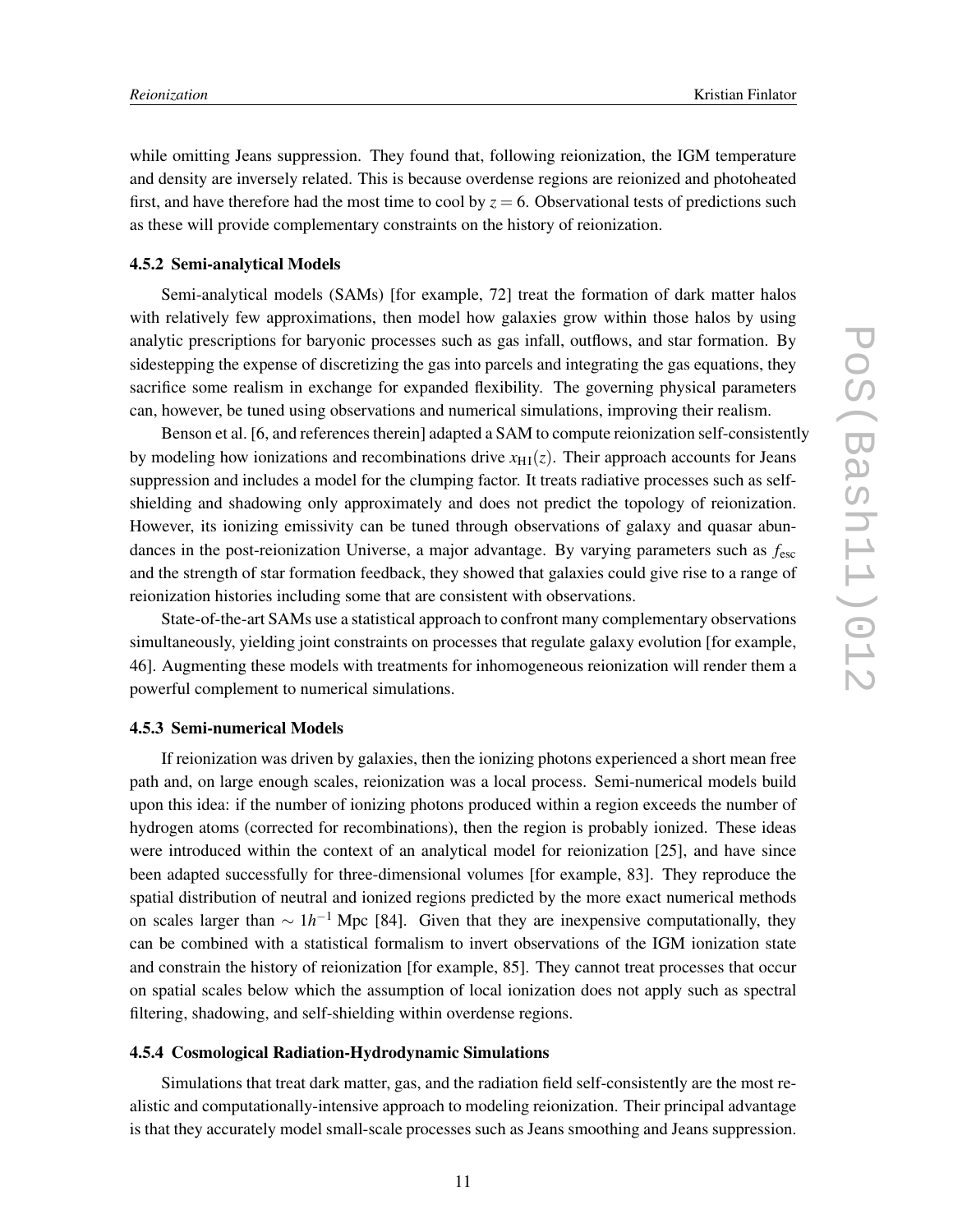The tradeoff is that their computational expense prevents them from modeling volumes that are larger than  $(\sim 10h^{-1}$  Mpc)<sup>3</sup>, hence they do not capture long-wavelength density fluctuations.

Gnedin  $\&$  Fan [30] compared predictions from cosmological radiation hydrodynamic simulations with observations of the reionization-epoch Ly $\alpha$  forest and  $\tau_{es}$ . They showed that highresolution simulations subtending 4 and 8*h*<sup>-1</sup> Mpc volumes yield converged predictions of the Ly $\alpha$  forest during the redshift range  $5 < z < 6.2$  if the ionizing efficiency is adjusted to reproduce observations at  $z = 6 \pm 0.1$ . The predicted  $x_{\text{H1}}(z > 6.1)$  and  $\tau_{\text{es}}$  depend on the adopted mass resolution owing to star formation activity in systems whose mass lies near or below the resolution limit. The predicted IGM transmission grows less resolution-convergent in the reionization epoch because it is dominated by rare optically-thin regions. This work showed that simulations can reproduce the evolution of several observables of the reionization-epoch IGM. However, accounting for their sensitivity to resolution and volume limitations represents a formidable challenge.

In order to leverage the extensive observational constraints available from the post-reionization epoch, Finlator et al. [24] merged a well-studied galaxy evolution model with a radiation transport solver. They then used this framework to explore the impact of outflows and Jeans smoothing on star formation and reionization. They found that models combining strong outflows with an escape fraction of  $f_{\text{esc}} = 50\%$  simultaneously reproduces the observed galaxy abundance at  $z = 6-8$  while completing reionization by  $z = 6$ . They also studied how outflows and an ionizing background couple, finding that outflows promote star formation in dwarf galaxies by delaying reionization while suppressing it in more massive systems by coupling nonlinearly to the ionizing background (see also [59]). Their preferred model overproduced the ionizing background at  $z < 6$  while underproducing  $\tau_{\rm es}$ . They interpreted this as evidence that  $f_{\rm esc}$  must evolve (consistent with [34]).

The problem of how to use radiation hydrodynamic simulations to improve our understanding of reionization-epoch galaxies and the IGM is a theoretical frontier owing to its computational expense. Over the next decade, efforts will be directed at two complementary goals. First, models will be generalized in order to expand the range of observables against which they can be tested. For example, artificial lines of sight through simulations will be compared with quasar absorption spectra in order to measure the reionization-epoch IGM's metallicity and temperature. Likewise, testing models against measurements of galaxies' colors and luminosities will constrain the abundance and activity in the putative ionizing population. These studies can be undertaken using existing simulations and will test current assumptions. Relaxing those assumptions is the second goal, and doing so requires expanding the dynamic range. Here there are two ways forward. The "brute-force" approach involves chipping away at the limitations of monolithic simulations through improved algorithms and hardware. The other approach uses high-resolution, small-volume simulations to tune the assumptions that underlie cosmological simulations. For example, [43] used small-volume simulations to estimate *C* while other authors are using high-resolution simulations to model the star formation rates, metallicities, and *f*esc from reionization-epoch dwarf galaxies [11]. This approach will remain important until dynamic range limitations are overcome.

# **5. Summary**

Over the past decade, CMB and galaxy observations have given rise to a consensus that galaxies could have driven hydrogen reionization, which in turn ended at some point before  $z = 6$ . While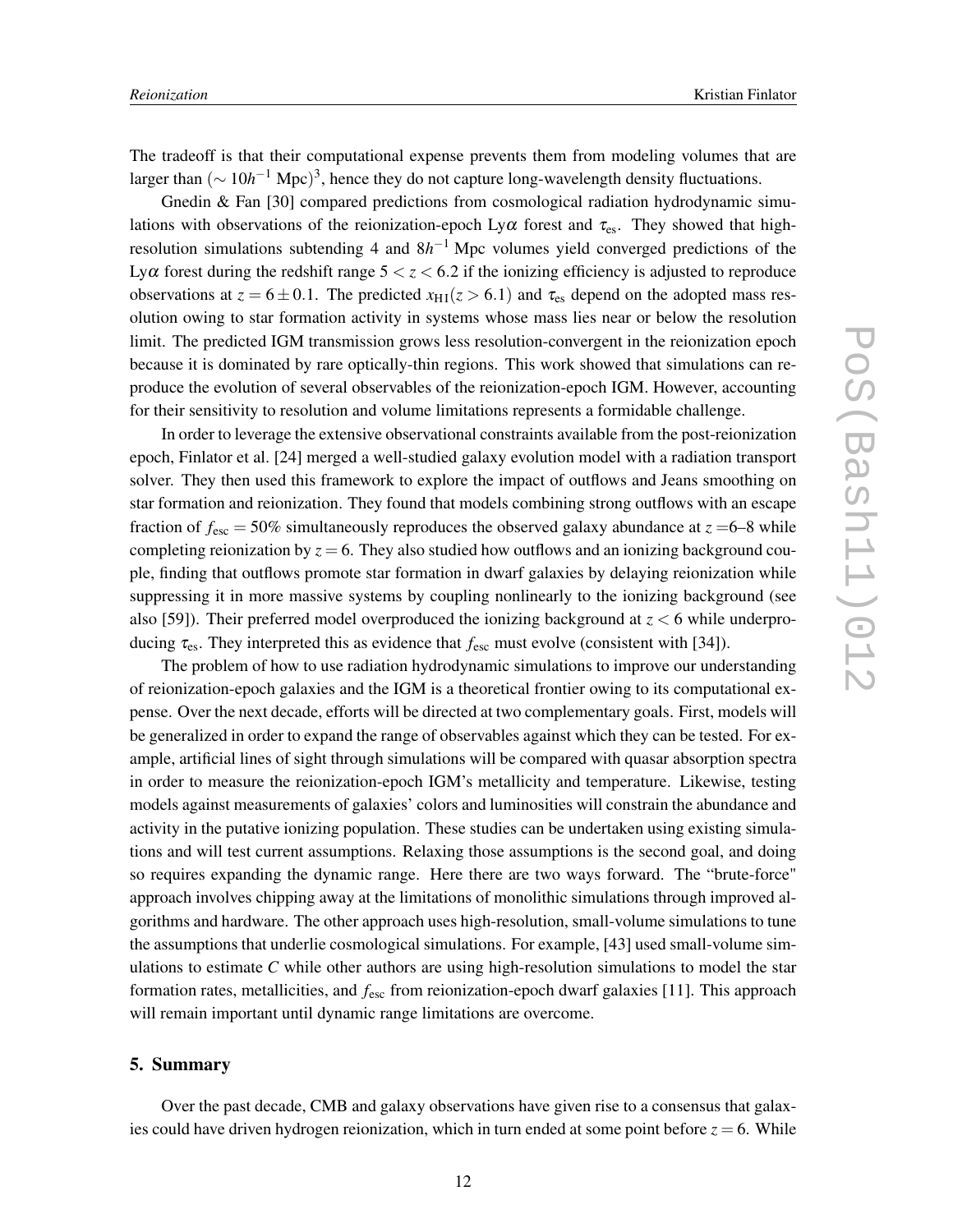little else is clear at the moment, a wide variety of studies are whittling away at the dominant questions. New observations of emission lines, the CMB, and redshifted 21 centimeter emission will soon measure the history of reionization. Ground- and space-based observations will locate and characterize the sources that caused it. On the theoretical side, "brute force" campaigns are expanding the dynamic range of numerical simulations. At the same time, approximate techniques are under development that will synthesize observational and theoretical insights into models that have broad applicability. All of this activity will render the coming decade a very active one, and there is every reason to believe that it will yield a much clearer picture of what went on during the second half of the first billion years.

#### **References**

- [1] National Research Council. *New Worlds, New Horizons in Astronomy and Astrophysics.* Washington, DC: The National Academies Press, 2010.
- [2] Aubert, D., & Teyssier, R., *Reionization Simulations Powered by Graphics Processing Units. I. On the Structure of the Ultraviolet Radiation Field*, 2010, ApJ, 724, 244
- [3] Barkana, R., & Loeb, A., *In the beginning: the first sources of light and the reionization of the universe*, 2001, Phys. Rep., 349, 125
- [4] Barkana, R., & Loeb, A., *Unusually Large Fluctuations in the Statistics of Galaxy Formation at High Redshift*, 2004, ApJ, 609, 474
- [5] Becker, R. H., Fan, X., White, R. L., et al., *Evidence for Reionization at z* ∼ 6*: Detection of a Gunn-Peterson Trough in a z=6.28 Quasar*, 2001, AJ, 122, 2850
- [6] Benson, A. J., Sugiyama, N., Nusser, A., & Lacey, C. G., *The epoch of reionization*, 2006, MNRAS, 369, 1055
- [7] Bolton, J. S., Haehnelt, M. G., Warren, S. J., et al., *How neutral is the intergalactic medium surrounding the redshift z = 7.085 quasar ULAS J1120+0641?*, 2011, MNRAS, 416, L70
- [8] Bouwens, R. J., et al., *Lower-Luminosity Galaxies could reionize the Universe: Very Steep Faint-End Slopes to the UV Luminosity Functions at z* ≥ 5*–*8 *from the HUDF09 WFC3/IR Observations*, 2011, arXiv:1105.2038
- [9] Bouwens, R. J., Illingworth, G. D., Oesch, P. A., et al., *UV-continuum slopes at z* ∼ 4*–*7 *from the HUDF09+ERS+CANDELS observations: Discovery of a well-defined UV-color magnitude relationship for*  $z \geq 4$  *star-forming galaxies,* 2011, arXiv:1109.0994
- [10] Bowman, J. D., & Rogers, A. E. E., *A lower limit of* ∆*z* > 0.06 *for the duration of the reionization epoch*, 2010, Nature, 468, 796
- [11] Bromm, V., & Yoshida, N., *The First Galaxies*, 2011, ARA&A, 49, 373
- [12] Cen, R., & Haiman, Z., *Quasar Strömgren Spheres Before Cosmological Reionization*, 2000, ApJ, 542, L75
- [13] Choudhury, T. R., & Ferrara, A., *Physics of Cosmic Reionization*, 2006, arXiv:astroph/0603149
- [14] Ciardi, B., & Ferrara, A., *The First Cosmic Structures and Their Effects*, 2005, Space Science Reviews, 116, 625
- [15] Dijkstra, M., Mesinger, A., & Wyithe, J. S. B., *The detectability of Ly*<sup>α</sup> *emission from galaxies during the epoch of reionization*, 2011, MNRAS, 414, 2139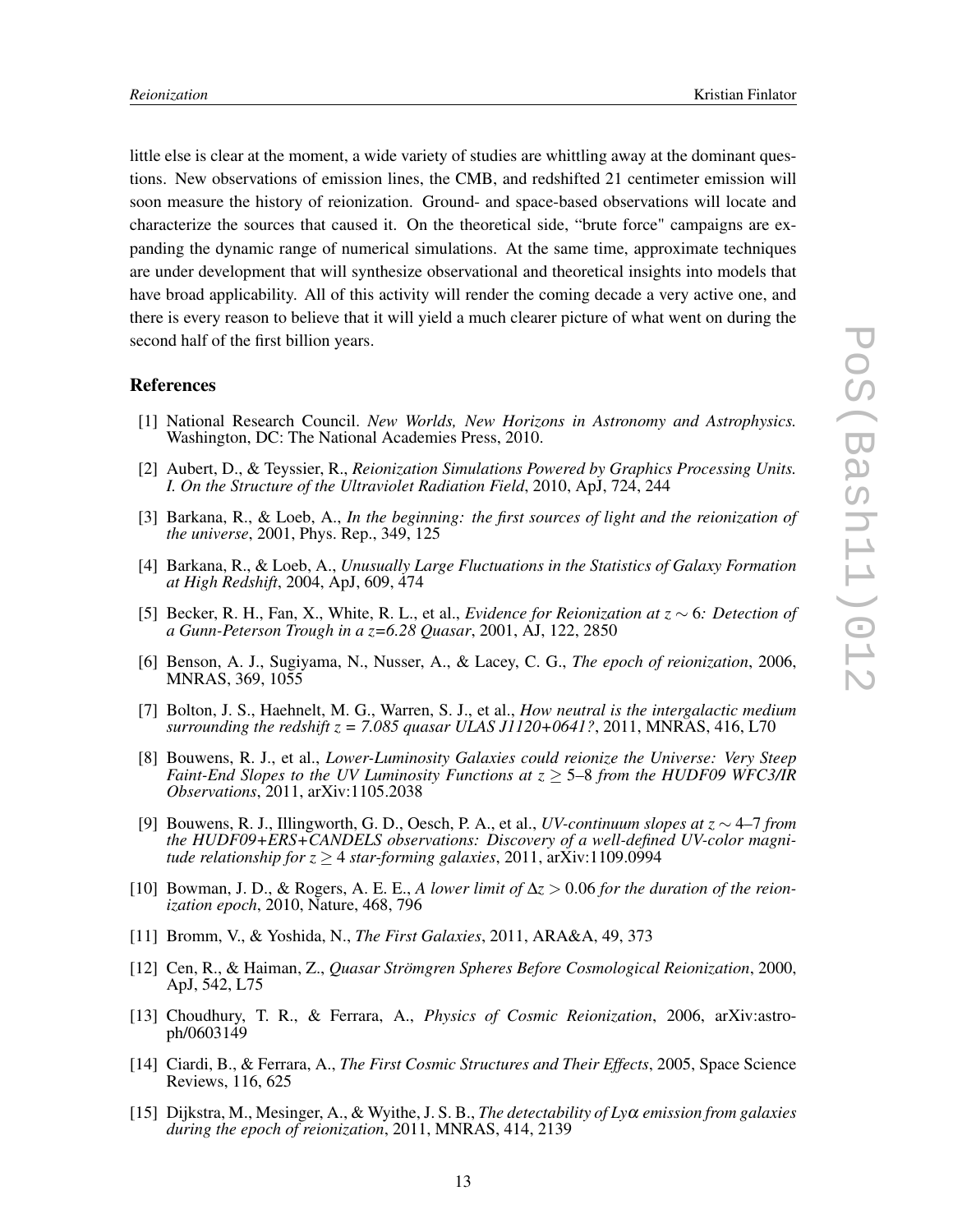- [16] Dopita, M. A., Krauss, L. M., Sutherland, R. S., Kobayashi, C., & Lineweaver, C. H., *Reionizing the universe without stars*, 2011, Ap&SS, 335, 345
- [17] Dunlop, J. S., McLure, R. J., Robertson, B. E., et al., *A critical analysis of the ultraviolet continuum slopes (*β*) of high-redshift galaxies: no evidence (yet) for extreme stellar populations at z* > 6, 2012, MNRAS, 420, 901
- [18] Fan, X., Narayanan, V. K., Strauss, M. A., et al., *Evolution of the Ionizing Background and the Epoch of Reionization from the Spectra of z* ∼ 6 *Quasars*, 2002, AJ, 123, 1247
- [19] Fan, X., et al., *Constraining the Evolution of the Ionizing Background and the Epoch of Reionization with z* ∼ 6 *Quasars. II. A Sample of 19 Quasars*, 2006, AJ, 132, 117
- [20] Fernandez, E. R., & Shull, J. M., *The Effect of Galactic Properties on the Escape Fraction of Ionizing Photons*, 2011, ApJ, 731, 20
- [21] Finkelstein, S. L., Papovich, C., Giavalisco, M., Reddy, N. A., Ferguson, H. C., Koekemoer, A. M., & Dickinson, M., *On the Stellar Populations and Evolution of Star-forming Galaxies at* 6.3 < *z* ≤ 8.6, 2010, ApJ, 719, 1250
- [22] Finkelstein, S. L., Papovich, C., Salmon, B., et al., *CANDELS: The Evolution of Galaxy Rest-Frame Ultraviolet Colors from*  $z = 8$  *to 4, 2011, arXiv:1110.3785*
- [23] Finlator, K., Özel, F., & Davé, R., *A new moment method for continuum radiative transfer in cosmological reionization*, 2009, MNRAS, 393, 1090
- [24] Finlator, K., Davé, R., Özel, F., *Galactic Outflows and Photoionization Heating in the Reionization Epoch*, 2011, ApJ, 743, 169
- [25] Furlanetto, S. R., Zaldarriaga, M., & Hernquist, L., *The Growth of H II Regions During Reionization*, 2004, ApJ, 613, 1
- [26] Furlanetto, S. R., Zaldarriaga, M., & Hernquist, L., *The effects of reionization on Ly*<sup>α</sup> *galaxy surveys*, 2006, MNRAS, 365, 1012
- [27] Furlanetto, S. R., Oh, S. P., & Briggs, F. H., *Cosmology at low frequencies: The 21 cm transition and the high-redshift Universe*, 2006, Phys. Rep., 433, 181
- [28] Glikman, E., Djorgovski, S. G., Stern, D., et al., *The Faint End of the Quasar Luminosity Function at z* ∼ 4*: Implications for Ionization of the Intergalactic Medium and Cosmic Downsizing*, 2011, ApJ, 728, L26
- [29] Gnedin, N. Y., *Cosmological Reionization by Stellar Sources*, 2000, ApJ, 535, 530
- [30] Gnedin, N. Y., & Fan, X., *Cosmic Reionization Redux*, 2006, ApJ, 648, 1
- [31] González, V., Labbé, I., Bouwens, R. J., Illingworth, G., Franx, M., & Kriek, M., *Evolution of Galaxy Stellar Mass Functions, Mass Densities, and Mass-to-light Ratios from z* ∼ 7 *to z* ∼ 4, 2011, ApJ, 735, L34
- [32] Grazian, A., et al., *A critical analysis of the UV luminosity function at redshift* ∼ 7 *from deep WFC3 data*, 2011, A&A, 532, A33
- [33] Gunn, J. E., & Peterson, B. A., *On the Density of Neutral Hydrogen in Intergalactic Space.*, 1965, ApJ, 142, 1633
- [34] Haardt, F., & Madau, P., *Radiative Transfer in a Clumpy Universe. IV. New Synthesis Models of the Cosmic UV/X-Ray Background*, 2012, ApJ, 746, 125
- [35] Henry, A. L., Martin, C. L., Dressler, A., Sawicki, M., & McCarthy, P., *The Faint-end Slope of the Redshift 5.7 Ly*<sup>α</sup> *Luminosity Function*, 2012, ApJ, 744, 149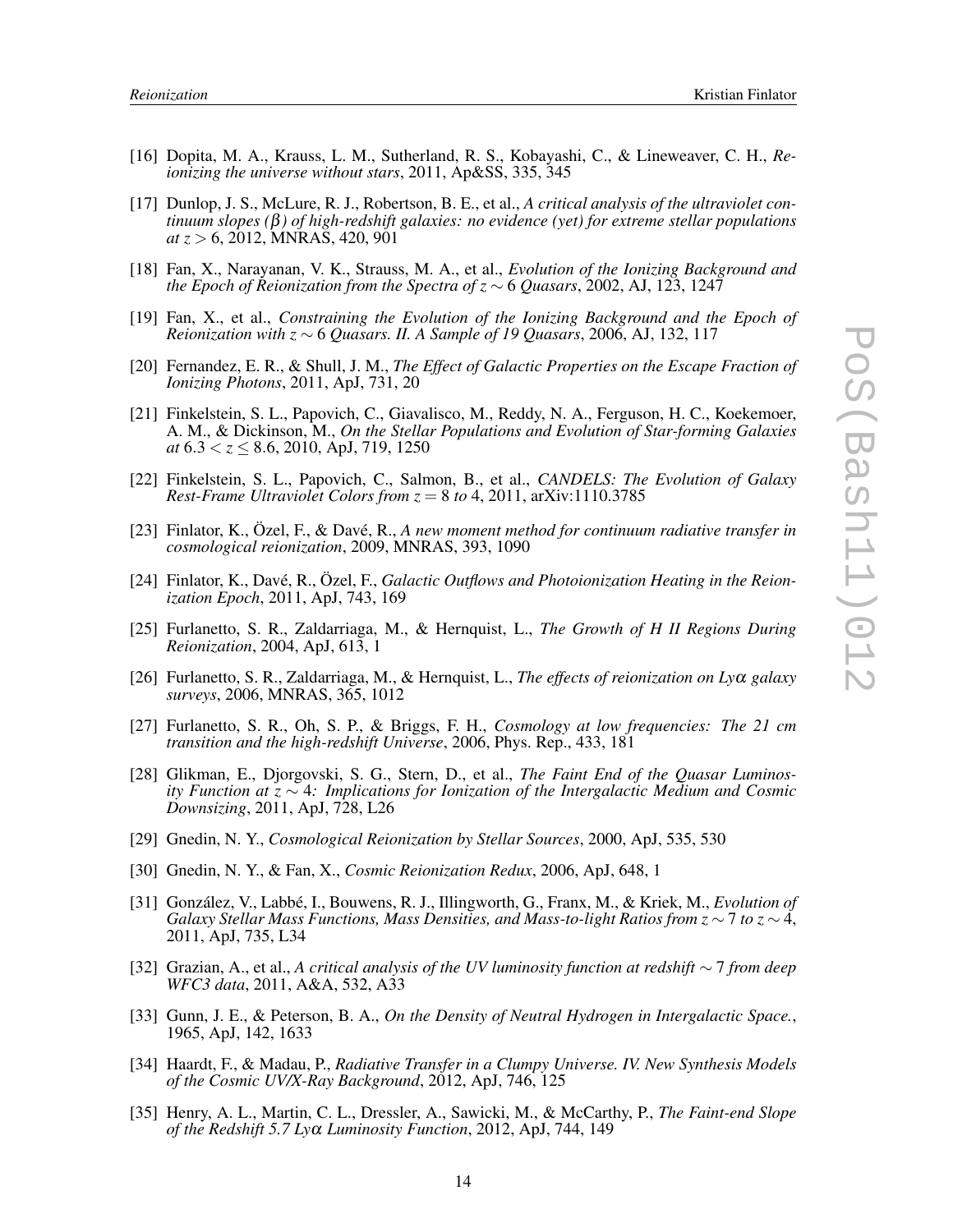- [36] Hewett, P. C., Warren, S. J., Leggett, S. K., & Hodgkin, S. T., *The UKIRT Infrared Deep Sky Survey ZYJHK photometric system: passbands and synthetic colours*, 2006, MNRAS, 367, 454
- [37] Hu, E. M., Cowie, L. L., Barger, A. J., et al., An Atlas of  $z = 5.7$  and  $z = 6.5$  Ly $\alpha$  *Emitters*, 2010, ApJ, 725, 394
- [38] Iliev, I. T., Ciardi, B., Alvarez, M. A., et al., *Cosmological radiative transfer codes comparison project - I. The static density field tests*, 2006, MNRAS, 371, 1057
- [39] Iliev, I. T., Whalen, D., Mellema, G., et al., *Cosmological radiative transfer comparison project - II. The radiation-hydrodynamic tests*, 2009, MNRAS, 400, 1283
- [40] Johnson, J. L., & Khochfar, S., *The Contribution of Supernovae to Cosmic Reionization*, 2011, ApJ, 743, 126
- [41] Kashikawa, N., et al., *Completing the Census of Ly*<sup>α</sup> *Emitters at the Reionization Epoch*, 2011, ApJ, 734, 119
- [42] Kistler, M. D., Yüksel, H., Beacom, J. F., Hopkins, A. M., & Wyithe, J. S. B., *The Star Formation Rate in the Reionization Era as Indicated by Gamma-Ray Bursts*, 2009, ApJ, 705, L104
- [43] Kohler, K., Gnedin, N. Y., & Hamilton, A. J. S., *Large-Scale Simulations of Reionization*, 2007, ApJ, 657, 15
- [44] Komatsu, E., et al., *Seven-year Wilkinson Microwave Anisotropy Probe (WMAP) Observations: Cosmological Interpretation*, 2011, ApJS, 192, 18
- [45] Loeb, A., & Barkana, R., *The Reionization of the Universe by the First Stars and Quasars*, 2001, ARA&A, 39, 19
- [46] Lu, Y., Mo, H. J., Weinberg, M. D., & Katz, N., *A Bayesian approach to the semi-analytic model of galaxy formation: methodology*, 2011, MNRAS, 416, 1949
- [47] McGreer, I. D., Mesinger, A., & Fan, X., *The first (nearly) model-independent constraint on the neutral hydrogen fraction at z* ∼ 6, 2011, MNRAS, 415, 3237
- [48] McLure, R. J., Dunlop, J. S., de Ravel, L., et al., *A robust sample of galaxies at redshifts* 6.0 < *z* < 8.7*: stellar populations, star formation rates and stellar masses*, 2011, MNRAS, 418, 2074
- [49] McQuinn, M., Hernquist, L., Zaldarriaga, M., & Dutta, S., *Studying reionization with Ly*<sup>α</sup> *emitters*, 2007, MNRAS, 381, 75
- [50] Miniati, F., Ferrara, A., White, S. D. M., & Bianchi, S., *Ultraviolet background radiation from cosmic structure formation*, 2004, MNRAS, 348, 964
- [51] Morales, M. F., & Wyithe, J. S. B., *Reionization and Cosmology with 21-cm Fluctuations*, 2010, ARA&A, 48, 127
- [52] Mortlock, D. J., Warren, S. J., Venemans, B. P., et al., *A luminous quasar at a redshift of z* = 7.085, 2011, Nature, 474, 616
- [53] Nestor, D. B., Shapley, A. E., Steidel, C. C., & Siana, B., *Narrowband Imaging of Escaping Lyman-continuum Emission in the SSA22 Field*, 2011, ApJ, 736, 18
- [54] Nilsson, K. K., & Meisenheimer, K., *Understanding Ly*<sup>α</sup> *emitters*, 2009, New A Rev., 53, 37
- [55] Oesch, P. A., Bouwens, R. J., Illingworth, G. D., et al., *Expanded Search for z* ∼ 10 *Galaxies from HUDF09, ERS, and CANDELS Data: Evidence for Accelerated Evolution at*  $z > 8$ ?, 2012, ApJ, 745, 110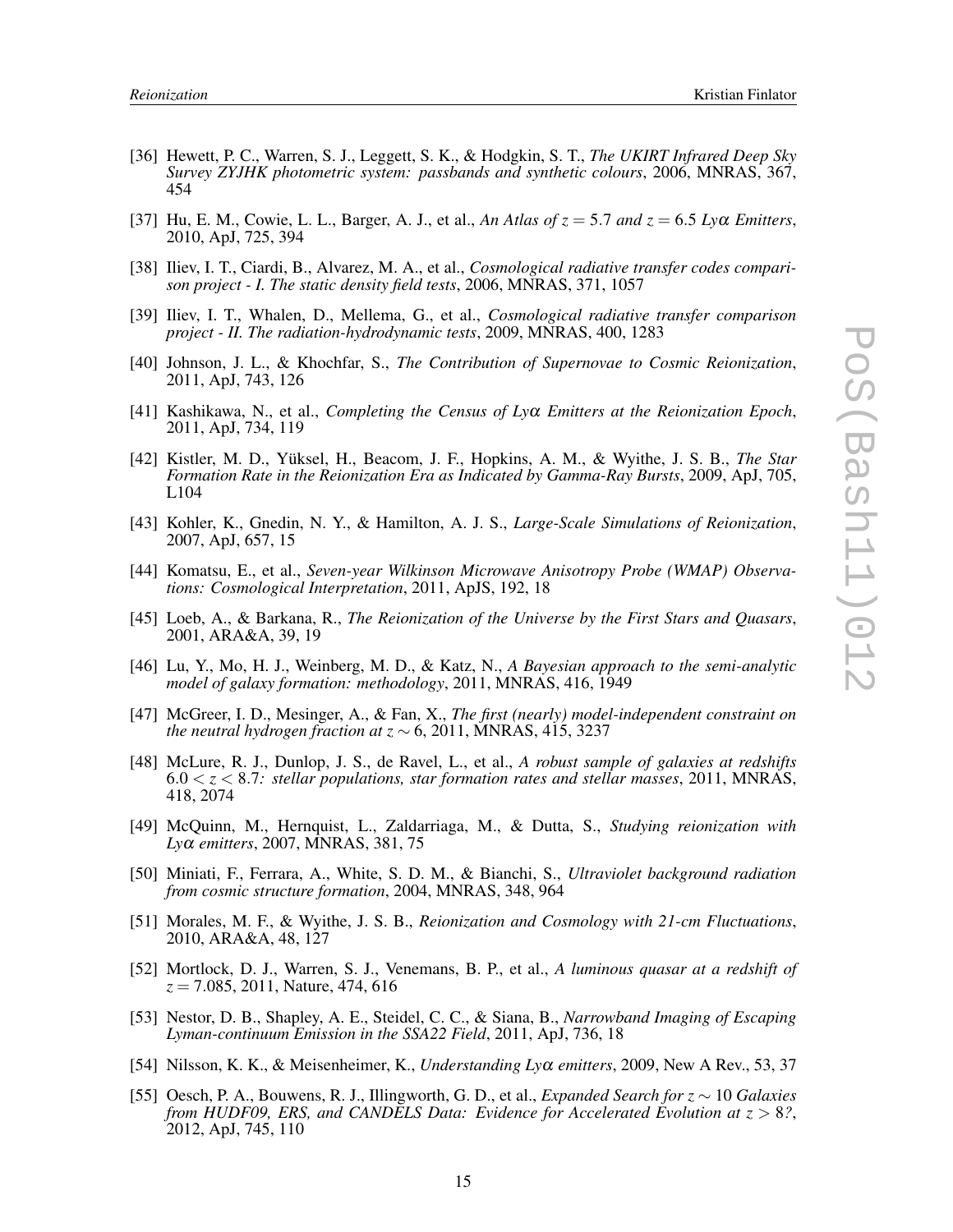- [56] Ono, Y., Ouchi, M., Mobasher, B., et al., *Spectroscopic Confirmation of Three z-dropout Galaxies at z* = 6.844–7.213*: Demographics of Ly* $\alpha$  *<i>Emission in z* ∼ 7 *Galaxies*, 2012, ApJ, 744, 83
- [57] Ouchi, M., et al., *Statistics of 207 Ly*<sup>α</sup> *Emitters at a Redshift Near 7: Constraints on Reionization and Galaxy Formation Models*, 2010, ApJ, 723, 869
- [58] Pawlik, A. H., Schaye, J., & van Scherpenzeel, E., *Keeping the Universe ionized: photoheating and the clumping factor of the high-redshift intergalactic medium*, 2009, MNRAS, 394, 1812
- [59] Pawlik, A. H., & Schaye, J., *Photoheating and supernova feedback amplify each other's effect on the cosmic star formation rate*, 2009, MNRAS, 396, L46
- [60] Pentericci, L., Fontana, A., Vanzella, E., et al., *Spectroscopic Confirmation of z* ∼ 7 *Lyman Break Galaxies: Probing the Earliest Galaxies and the Epoch of Reionization*, 2011, ApJ, 743, 132
- [61] Ricotti, M., *The Fate of the First Galaxies. I. Self-consistent Cosmological Simulations with Radiative Transfer*, 2002, MNRAS, 336, L33
- [62] Robertson, B. E., Ellis, R. S., Dunlop, J. S., McLure, R. J., & Stark, D. P., *Early star-forming galaxies and the reionization of the Universe*, 2010, Nature, 468, 49
- [63] Robertson, B. E., & Ellis, R. S., *Connecting the Gamma Ray Burst Rate and the Cosmic Star Formation History: Implications for Reionization and Galaxy Evolution*, 2012, ApJ, 744, 95
- [64] Schaerer, D., *On the properties of massive Population III stars and metal-free stellar populations*, 2002, A&A, 382, 28
- [65] Schaerer, D., & Charbonnel, C., *A new perspective on globular clusters, their initial mass function and their contribution to the stellar halo and the cosmic reionization*, 2011, MNRAS, 413, 2297
- [66] Schenker, M. A., Stark, D. P., Ellis, R. S., et al., *Keck Spectroscopy of Faint* 3 < *z* < 8 *Lyman Break Galaxies: Evidence for a Declining Fraction of Emission Line Sources in the Redshift Range* 6 < *z* < 8, 2012, ApJ, 744, 179
- [67] Shapiro, P. R., & Giroux, M. L., *Cosmological H II regions and the photoionization of the intergalactic medium*, 1987, ApJ, 321, L107
- [68] Shapley, A. E., *Physical Properties of Galaxies from z* = 2*–*4, 2011, ARA&A, 49, 525
- [69] Shull, J. M., France, K., Danforth, C. W., Smith, B., & Tumlinson, J., *HST/COS Observations of the Quasar HE 2347-4342: Probing the Epoch of He II Patchy Reionization at Redshifts z* = 2.4*–*2.9, 2010, ApJ, 722, 1312
- [70] Shull, M., Harness, A., Trenti, M., & Smith, B., *Critical Star-Formation Rates for Reionization: Full Reionization occurs at*  $z = 7, 2011$ , arXiv:1108.3334
- [71] Siana, B., Teplitz, H. I., Ferguson, H. C., et al., *A Deep Hubble Space Telescope Search for Escaping Lyman Continuum Flux at z* ∼ 1.3*: Evidence for an Evolving Ionizing Emissivity*, 2010, ApJ, 723, 241
- [72] Somerville, R. S., Primack, J. R., & Faber, S. M., *The nature of high-redshift galaxies*, 2001, MNRAS, 320, 504
- [73] Spergel, D. N., Verde, L., Peiris, H. V., et al., *First-Year Wilkinson Microwave Anisotropy Probe (WMAP) Observations: Determination of Cosmological Parameters*, 2003, ApJS, 148, 175